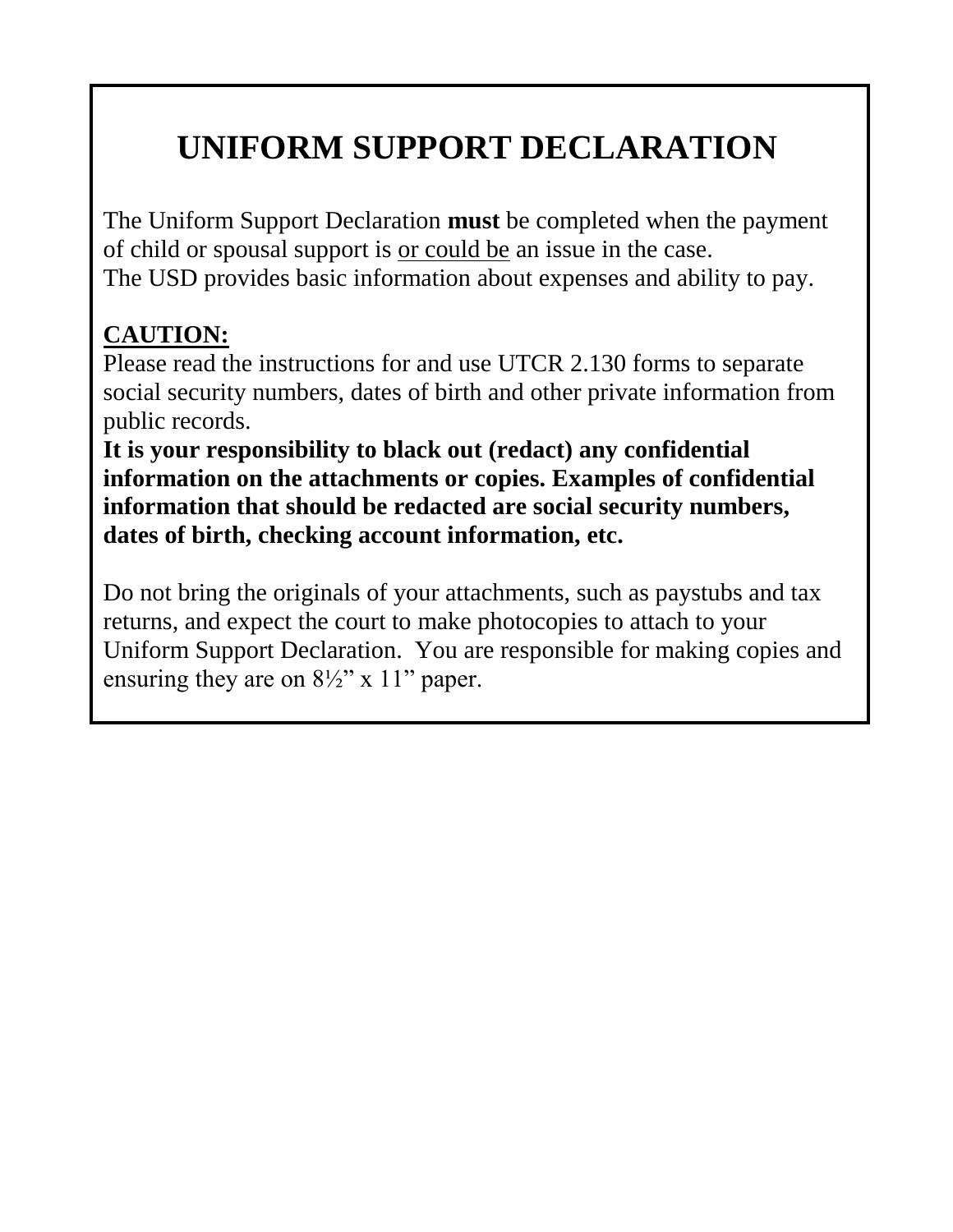#### IN THE CIRCUIT COURT OF THE STATE OF OREGON FOR WASHINGTON COUNTY

| In the Matter of: |                                                                                                                                                                       |                                                                                                                    |                          |
|-------------------|-----------------------------------------------------------------------------------------------------------------------------------------------------------------------|--------------------------------------------------------------------------------------------------------------------|--------------------------|
|                   |                                                                                                                                                                       | Judge Assigned: ______________________________                                                                     |                          |
|                   | $\Box$ Petitioner<br>$\Box$ Co-Petitioner<br>and                                                                                                                      | Check one box:<br>□ PETITIONER □ RESPONDENT<br>□ CO-PETITIONER<br>$\Box$ $\Box$ $\Box$ $\Box$ $\Box$ $\Box$ $\Box$ |                          |
|                   | $\Box$ Respondent $\Box$ Co-Petitioner                                                                                                                                | UNIFORM SUPPORT DECLARATION<br>OR CSP Case No.                                                                     |                          |
|                   |                                                                                                                                                                       | SUMMARY INFORMATION-COMPLETE THIS PAGE LAST                                                                        |                          |
|                   | After completing Sections 1 through 5, on Pages 2 through 5 below, insert the information and/or total<br><b>MONTHLY</b> amounts in this Summary Information section. | Date of Completion                                                                                                 | mm/dd/year               |
| 1.                | Number of Joint Children From This Relationship:                                                                                                                      |                                                                                                                    |                          |
| 2.                | Number of Joint Children Over 18 But Under 21 Attending School:                                                                                                       |                                                                                                                    |                          |
| 3.                | Number of Nonjoint Additional Children:                                                                                                                               |                                                                                                                    |                          |
| 4.                | Gross Monthly Income From All Sources:                                                                                                                                |                                                                                                                    |                          |
| 5.                | Receiving Temporary Assistance for Needy Families?                                                                                                                    |                                                                                                                    | $\Box$ Yes $\Box$ No     |
| 6.                | Child(ren) on Oregon Health Plan/Healthy Kids or Other Public Health Plan?                                                                                            |                                                                                                                    | $\Box$ Yes $\Box$ No     |
| 7 <sub>1</sub>    | Social Security or Veteran's Benefits Received for Child(ren):<br>Person with Disability is: □ Child □ Me □ Other Parent                                              |                                                                                                                    | \$                       |
|                   | 8. Spousal Support RECEIVED by You:                                                                                                                                   |                                                                                                                    | \$                       |
|                   | 9. Spousal Support PAID by You:                                                                                                                                       |                                                                                                                    |                          |
|                   | 10. Mandatory Union Dues Paid:                                                                                                                                        |                                                                                                                    |                          |
|                   | 11. Health Care Premiums for Yourself Only if You Provide Insurance for Child(ren): \$                                                                                |                                                                                                                    |                          |
|                   | 12. Health Care Premiums Paid for Joint Child(ren):                                                                                                                   |                                                                                                                    |                          |
|                   | 13. Out-of-Pocket Medical Expenses Paid for Joint Child(ren):                                                                                                         |                                                                                                                    | $\overline{\phantom{a}}$ |
|                   | 14. Number of ANNUAL Overnights Child(ren) Spends With You:                                                                                                           |                                                                                                                    |                          |
|                   | 15. Childcare Expenses Paid for Joint Child(ren):                                                                                                                     |                                                                                                                    |                          |
|                   | 16. City Where Childcare is Provided:                                                                                                                                 |                                                                                                                    |                          |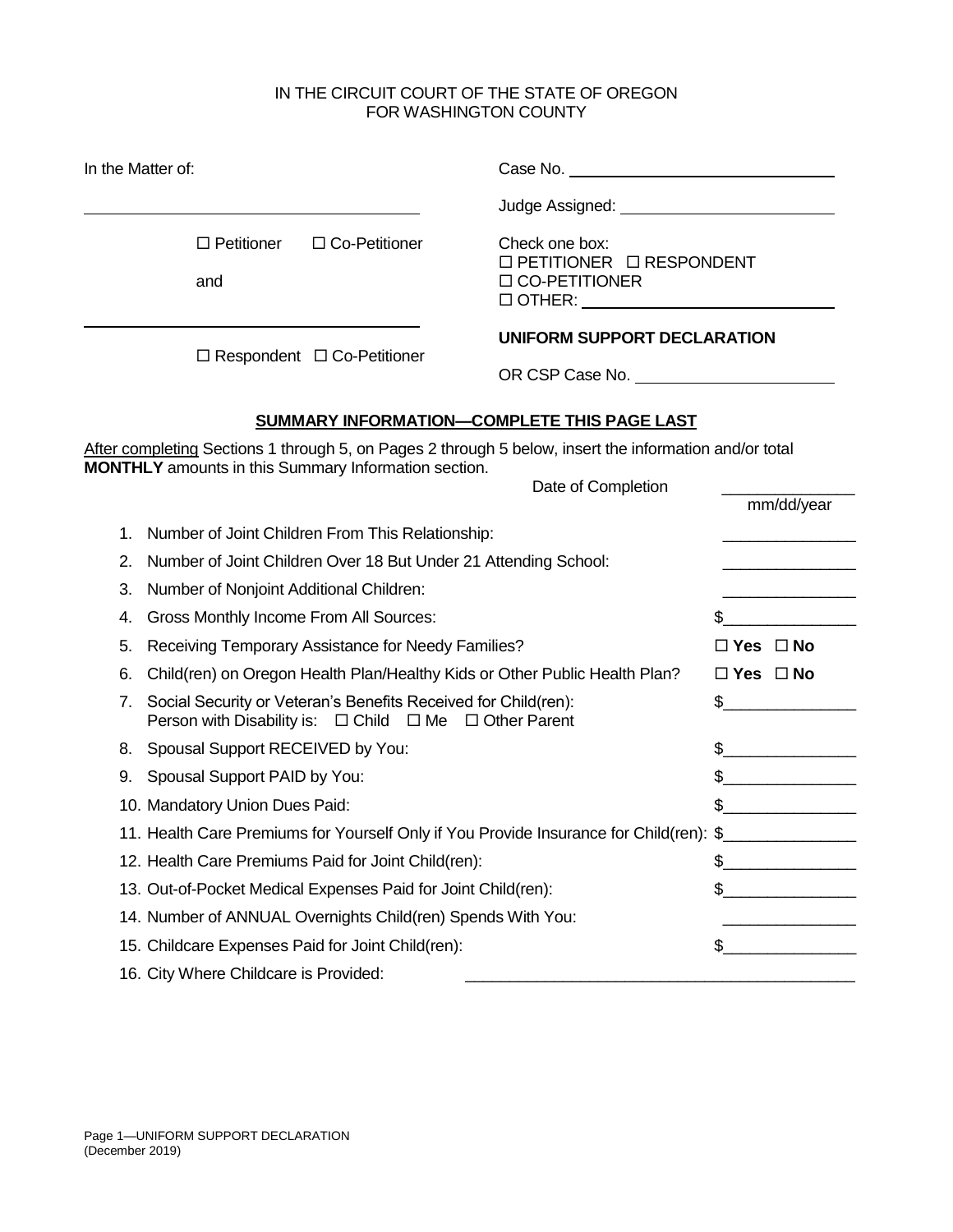This form is a DECLARATION under penalty of perjury required for support determinations. It must be completed in its entirety, signed, filed with the court or appropriate administrative agency, and served upon the other party (or their attorney).

**INSTRUCTIONS**: Answer all questions. *Items marked with an \* should be transferred to Page 1*. If you are seeking spousal support, you need to complete Schedule 1. Attach additional page if needed.

#### **IMPORTANT: This information will be disclosed to the other party and may be subject to public access. Protections are available using the court's "Confidential Information Form" process.**

#### **1. CHILDREN**

A. \*List all JOINT CHILDREN (children under the age of 21 born or adopted during this relationship):

|                      |     | <b>Children Living With:</b> |                      |  | Over 18 & Under 21<br><b>Attending School</b> |           |
|----------------------|-----|------------------------------|----------------------|--|-----------------------------------------------|-----------|
| <b>Name of Child</b> | Age | Me                           | Other Parent   Other |  | <b>Yes</b>                                    | <b>No</b> |
|                      |     |                              |                      |  |                                               |           |
|                      |     |                              |                      |  |                                               |           |
|                      |     |                              |                      |  |                                               |           |
|                      |     |                              |                      |  |                                               |           |

B. \*List all NONJOINT ADDITIONAL CHILDREN (children under the age of 21 born to or adopted by you but not of this relationship).

| <b>Name</b> | Age |
|-------------|-----|
|             |     |
|             |     |
|             |     |

#### **2. YOUR GROSS INCOME**

A. From Your Employment:

|   | <b>Description</b>                                                                                                                            | <b>Monthly Amount</b> |                       |  |
|---|-----------------------------------------------------------------------------------------------------------------------------------------------|-----------------------|-----------------------|--|
|   | Gross hourly wage.                                                                                                                            |                       |                       |  |
| 2 | Average number of hours worked per pay period.                                                                                                | X                     |                       |  |
| 3 | Convert to annual. If paid monthly, enter "12". If paid twice<br>monthly, enter "24". Every two weeks, enter "26". Every<br>week, enter "52". | $\mathbf x$           |                       |  |
| 4 | Convert to monthly.                                                                                                                           | ÷                     | 12                    |  |
| 5 | Gross monthly income: $1. x 2. x 3. \div 4.$                                                                                                  |                       |                       |  |
| 6 | Gross monthly tips/commissions/bonuses (identify):                                                                                            |                       |                       |  |
|   | Subtotal of Monthly Income From Employment $(5) + (6)$                                                                                        |                       | <b>SUBTOTAL: 2.A.</b> |  |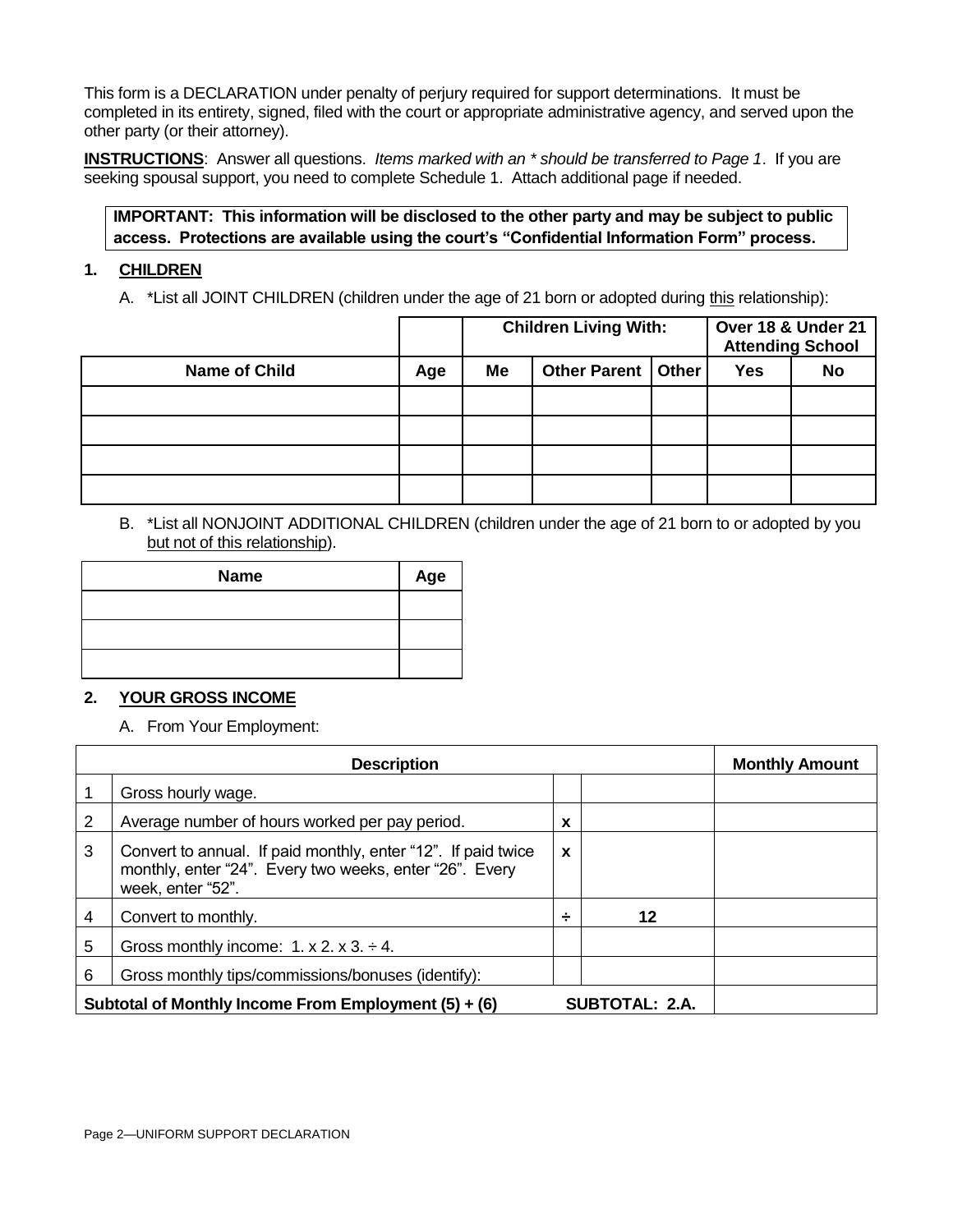#### B. Other Sources of Your Monthly Income:

(Attach verification of your gross monthly income as listed below):

| <b>Description</b>                                                                                                                                    |                                            | <b>Monthly Amount</b> |              |
|-------------------------------------------------------------------------------------------------------------------------------------------------------|--------------------------------------------|-----------------------|--------------|
| Self-Employment                                                                                                                                       |                                            |                       |              |
| <b>Dividends</b>                                                                                                                                      |                                            |                       |              |
| Interest Income                                                                                                                                       |                                            |                       |              |
| <b>Trust Income</b>                                                                                                                                   |                                            |                       |              |
| Annuity Income                                                                                                                                        |                                            |                       |              |
| Social Security Income                                                                                                                                |                                            |                       |              |
| Workers' Compensation Benefits per week multiplied by 52; divided by 12                                                                               |                                            |                       |              |
| Unemployment Benefits per week multiplied by 52; divided by 12                                                                                        |                                            |                       |              |
| Disability Income                                                                                                                                     |                                            |                       |              |
| Expense Reimbursements and/or Per Diem Allowance not listed in item A. above                                                                          |                                            |                       |              |
| Other (specify source/type)<br><u> 1980 - Jan Samuel Barbara, margaret e populazion del control del control del control del control de la control</u> |                                            |                       |              |
| Other (specify source/type):                                                                                                                          |                                            |                       |              |
|                                                                                                                                                       | <b>SUBTOTAL: 2.B.</b>                      |                       |              |
| *Total of 2A + 2B Enter here and on Page 1, #4<br><u> 1990 - Johann Barbara, martin eta </u>                                                          | TOTAL:                                     |                       |              |
| C. *Do you receive Temporary Assistance for Needy Families? $\Box$ Yes, \$                                                                            |                                            |                       | $\square$ No |
| D. *Do you receive Social Security or Veteran's benefits for any joint child(ren) due to parent's disability?                                         |                                            |                       |              |
|                                                                                                                                                       |                                            |                       | $\square$ No |
|                                                                                                                                                       |                                            |                       |              |
| E. *Do you receive Social Security or Veteran's benefits for any joint child(ren) due to child's disability?                                          |                                            |                       |              |
|                                                                                                                                                       | $\Box$ Yes, \$__________ monthly $\Box$ No |                       |              |
|                                                                                                                                                       |                                            |                       |              |
| F. * Is there an order for you to RECEIVE spousal support from your spouse involved in this proceeding?                                               |                                            |                       |              |
|                                                                                                                                                       | $\Box$ Yes, \$__________ monthly $\Box$ No |                       |              |
| G. *Is there an order for you to RECEIVE spousal support from a former/subsequent spouse?                                                             |                                            |                       |              |
|                                                                                                                                                       | $\Box$ Yes, \$_________ monthly            |                       | $\square$ No |
| H. *Are you ordered to PAY spousal support?                                                                                                           | $\Box$ Yes, \$___________ monthly          |                       | $\square$ No |
|                                                                                                                                                       |                                            |                       |              |
| *Do you pay mandatory union dues?<br>L.                                                                                                               | $\Box$ Yes, \$___________ monthly          |                       | $\square$ No |
| J. ATTACH A COPY OF YOUR FOUR MOST RECENT PAY STUB(S), BENEFIT STATEMENTS, AND<br>COPIES OF YOUR MOST RECENTLY FILED STATE AND FEDERAL TAX RETURNS.   |                                            |                       |              |
| ATTACH COPIES OF SPOUSAL SUPPORT ORDERS AND ANY CHILD SUPPORT ORDERS FOR<br>NONJOINT ADDITIONAL CHILD(REN) NOT LIVING WITH YOU.                       |                                            |                       |              |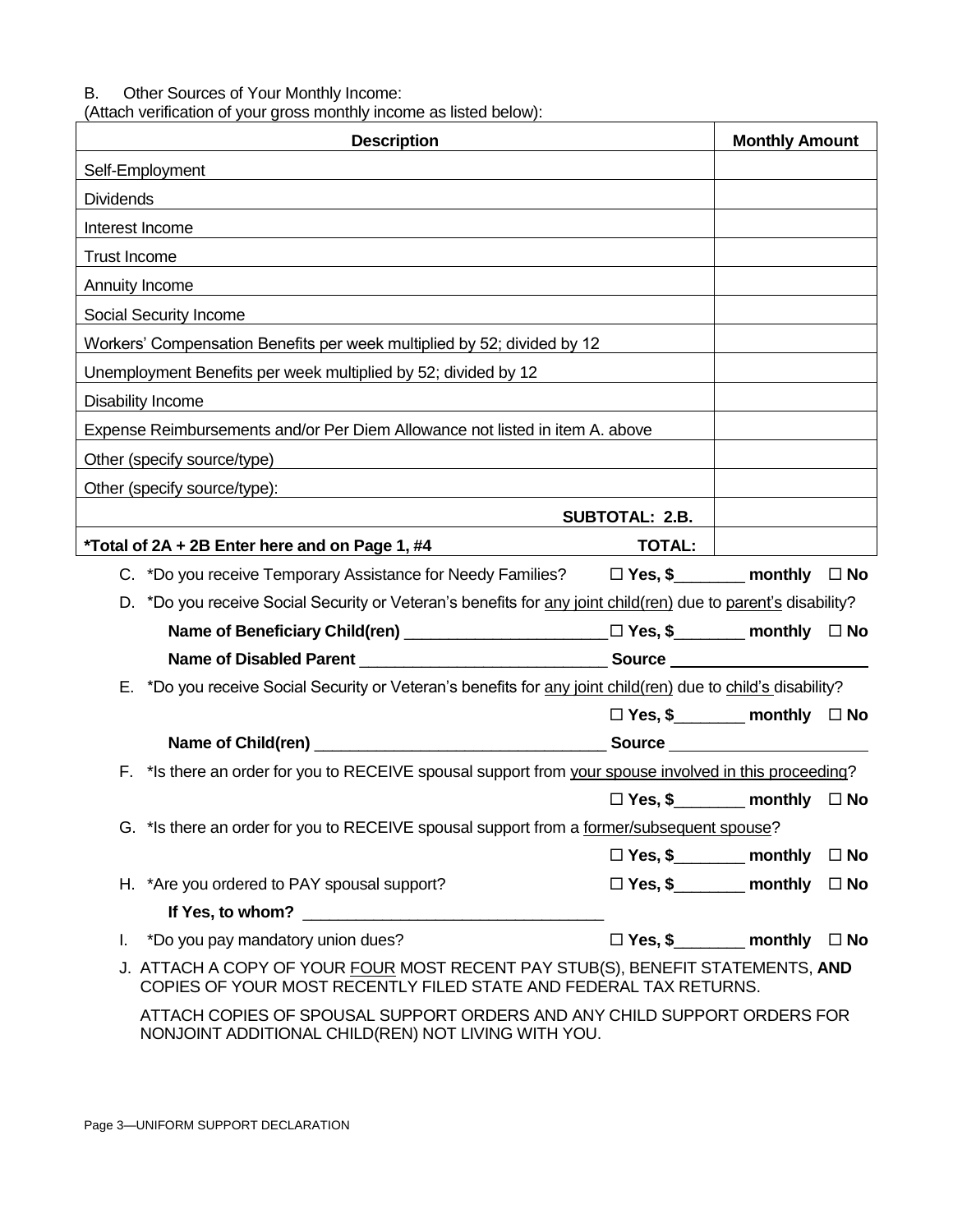### **3. HEALTH CARE COVERAGE AND MEDICAL EXPENSES**

|    |      | A. * Is there a cost to insure just yourself if you provide insurance for the child(ren)?                                                                                                                                                        | $\Box$ Yes           | $\Box$ No    |
|----|------|--------------------------------------------------------------------------------------------------------------------------------------------------------------------------------------------------------------------------------------------------|----------------------|--------------|
| В. |      | Do you provide health care coverage for your joint child(ren)?                                                                                                                                                                                   | $\Box$ Yes           | $\square$ No |
|    |      | C. Does someone else provide health care coverage for your joint child(ren)?                                                                                                                                                                     | $\Box$ Yes           | $\square$ No |
|    |      | Name of person, or entity, providing, if other than you: ________________________                                                                                                                                                                |                      |              |
|    |      | D. Are you or any member of your household:                                                                                                                                                                                                      |                      |              |
|    | i.   | Enrolled in the Oregon Health Plan, Healthy Kids, or any other public health care coverage?                                                                                                                                                      |                      |              |
|    |      |                                                                                                                                                                                                                                                  | $\Box$ Yes           | $\square$ No |
|    | ii.  | Receiving a state subsidy for public or private health care coverage?                                                                                                                                                                            | $\Box$ Yes           | $\square$ No |
|    |      | E. Are any of the joint children enrolled in public health care coverage (Healthy Kids/Oregon Health Plan)?                                                                                                                                      |                      |              |
|    |      |                                                                                                                                                                                                                                                  | $\square$ Yes        | $\square$ No |
|    |      | If you answered "YES" to A, B, C, D, or E above:                                                                                                                                                                                                 |                      |              |
|    | i.   |                                                                                                                                                                                                                                                  |                      |              |
|    |      |                                                                                                                                                                                                                                                  |                      |              |
|    | ii.  | What is the source of the insurance? (such as through your employer, spouse, other):                                                                                                                                                             |                      |              |
|    | iii. |                                                                                                                                                                                                                                                  |                      |              |
|    | iv.  | Monthly amount of any state subsidy received by your household for public or private health-care<br>$coverage \$                                                                                                                                 |                      |              |
|    | ν.   |                                                                                                                                                                                                                                                  |                      |              |
|    |      |                                                                                                                                                                                                                                                  |                      |              |
|    |      | vii. Your total monthly premium cost: (A)\$__________; Cost to cover only you: (B)*\$_________;<br>Total number of people enrolled (not counting yourself): (C)___________; Number of joint<br>children enrolled: (D)______                      |                      |              |
|    |      | *The cost for the joint child(ren) only is $(A - B) \div C = \frac{6}{2}$ x D = *\$                                                                                                                                                              |                      |              |
|    |      | <b>VIII. ATTACH PROOF OF INSURANCE PREMIUMS.</b>                                                                                                                                                                                                 |                      |              |
|    |      | *Do you pay any out-of-pocket medical expenses (not covered by insurance) for any joint child(ren) on<br>a monthly basis?                                                                                                                        | $\Box$ Yes $\Box$ No |              |
|    |      | If yes, list the name of the child, the reason for the cost(s), and the amount per month:                                                                                                                                                        |                      |              |
|    | i.   |                                                                                                                                                                                                                                                  |                      |              |
|    | ii.  |                                                                                                                                                                                                                                                  |                      |              |
|    | iii. | $\overline{\phantom{a}}$ , $\overline{\phantom{a}}$ , $\overline{\phantom{a}}$ , $\overline{\phantom{a}}$ , $\overline{\phantom{a}}$ , $\overline{\phantom{a}}$ , $\overline{\phantom{a}}$ , $\overline{\phantom{a}}$ , $\overline{\phantom{a}}$ |                      |              |
|    | iv.  |                                                                                                                                                                                                                                                  |                      |              |
|    |      | G. Does anyone pay a share of the monthly out-of-pocket medical costs for the child(ren)?                                                                                                                                                        |                      |              |
|    |      |                                                                                                                                                                                                                                                  | $\Box$ Yes $\Box$ No |              |
|    |      |                                                                                                                                                                                                                                                  |                      |              |
|    |      |                                                                                                                                                                                                                                                  |                      |              |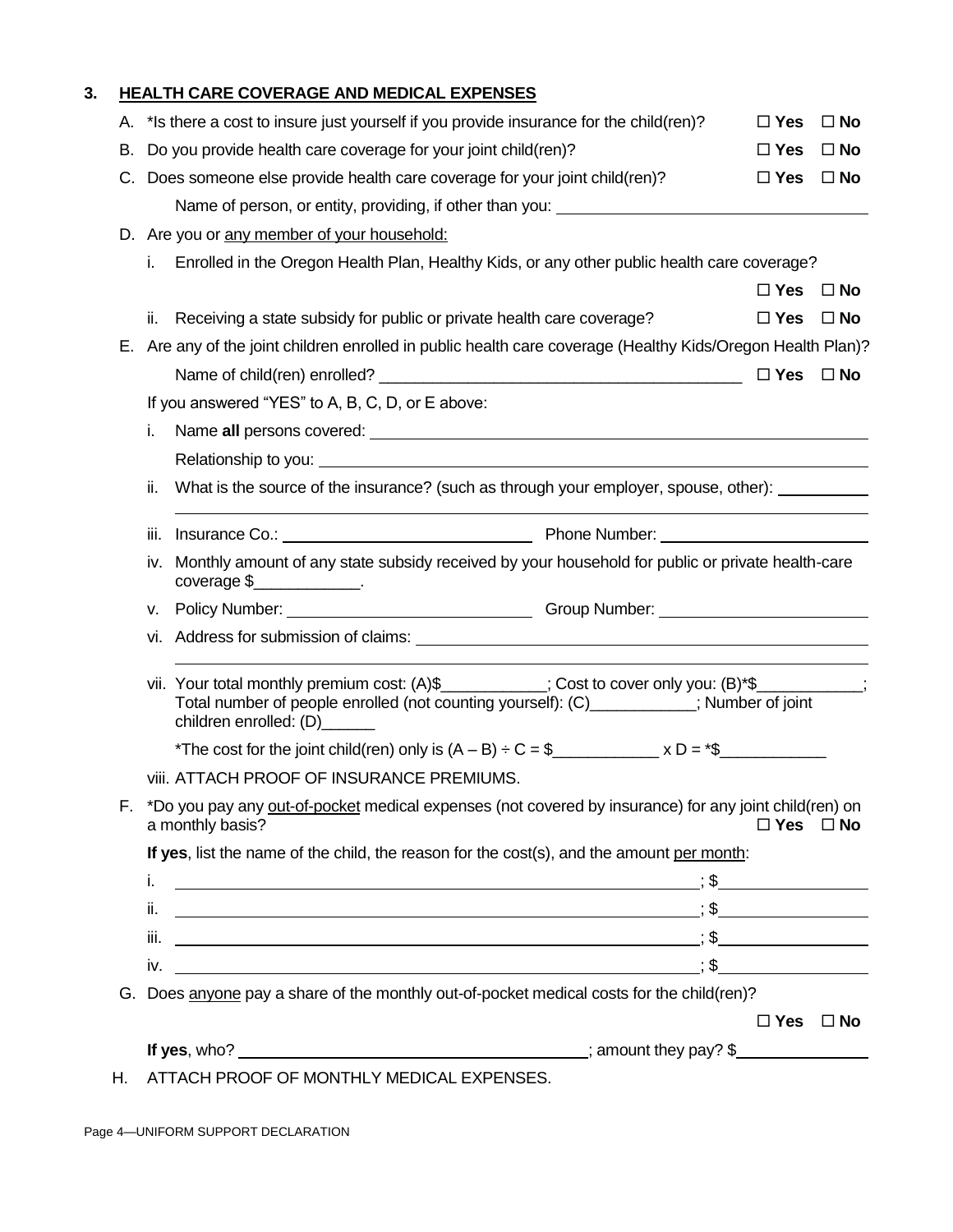#### **4. YOUR CHILDCARE EXPENSES**

| A. *Do you pay for childcare for the joint child(ren) so you can work, train, or look for work? $\Box$ Yes $\Box$ No |  |
|----------------------------------------------------------------------------------------------------------------------|--|
| <b>If</b>                                                                                                            |  |

|    | Paid to:                                                                                                                                                                                                                              | <b>Name of Child</b> | Age | <b>Average Monthly Payment</b> |
|----|---------------------------------------------------------------------------------------------------------------------------------------------------------------------------------------------------------------------------------------|----------------------|-----|--------------------------------|
|    |                                                                                                                                                                                                                                       |                      |     |                                |
|    |                                                                                                                                                                                                                                       |                      |     |                                |
|    |                                                                                                                                                                                                                                       |                      |     |                                |
| В. | *Does anyone else share the cost of childcare for the joint child(ren)?                                                                                                                                                               |                      |     | $\Box$ Yes $\Box$ No           |
|    |                                                                                                                                                                                                                                       |                      |     |                                |
|    |                                                                                                                                                                                                                                       |                      |     |                                |
|    | D. ATTACH COPIES OF PROOF OF CHILDCARE EXPENSES.                                                                                                                                                                                      |                      |     |                                |
|    | <b>*YOUR PARENTING TIME</b>                                                                                                                                                                                                           |                      |     |                                |
|    | □ PROPOSED □ OCCURRING □ EXISTING PLAN OR WRITTEN AGREEMENT                                                                                                                                                                           |                      |     |                                |
|    | A. How many ANNUAL overnights does each joint child spend with YOU?                                                                                                                                                                   |                      |     |                                |
|    | i.                                                                                                                                                                                                                                    |                      |     |                                |
|    | ii.                                                                                                                                                                                                                                   |                      |     |                                |
|    |                                                                                                                                                                                                                                       |                      |     |                                |
|    |                                                                                                                                                                                                                                       |                      |     |                                |
|    |                                                                                                                                                                                                                                       |                      |     |                                |
|    | B. ATTACH COPY OF MOST RECENT PARENTING PLAN OR WRITTEN AGREEMENT.                                                                                                                                                                    |                      |     |                                |
|    | YOUR REBUTTAL FACTORS                                                                                                                                                                                                                 |                      |     |                                |
|    | A. The amount of child support to be paid may be rebutted under OAR 137-050-0760.                                                                                                                                                     |                      |     |                                |
|    | http://oregonchildsupport.gov/laws/rules/docs/050_0760.pdf                                                                                                                                                                            |                      |     |                                |
|    | Are you seeking a rebuttal (an adjustment to the support amount)?<br>i.                                                                                                                                                               |                      |     | $\Box$ Yes<br>$\Box$ No        |
|    | Explain briefly: North and September 2014 and September 2014 and September 2014 and September 2014 and September 2014 and September 2014 and September 2014 and September 2014 and September 2014 and September 2014 and Septe<br>ii. |                      |     |                                |

#### **I HEREBY DECLARE THAT THE ABOVE STATEMENTS ARE TRUE TO THE BEST OF MY KNOWLEDGE AND BELIEF, AND THAT I UNDERSTAND THEY ARE MADE FOR USE AS EVIDENCE IN COURT AND ARE SUBJECT TO PENALTY FOR PERJURY.**

| Signature                                                                      | <b>Printed Name</b> | Date |
|--------------------------------------------------------------------------------|---------------------|------|
| $I$ am: $\Box$ PETITIONER $\Box$ RESPONDENT $\Box$ CO-PETITIONER $\Box$ OTHER: |                     |      |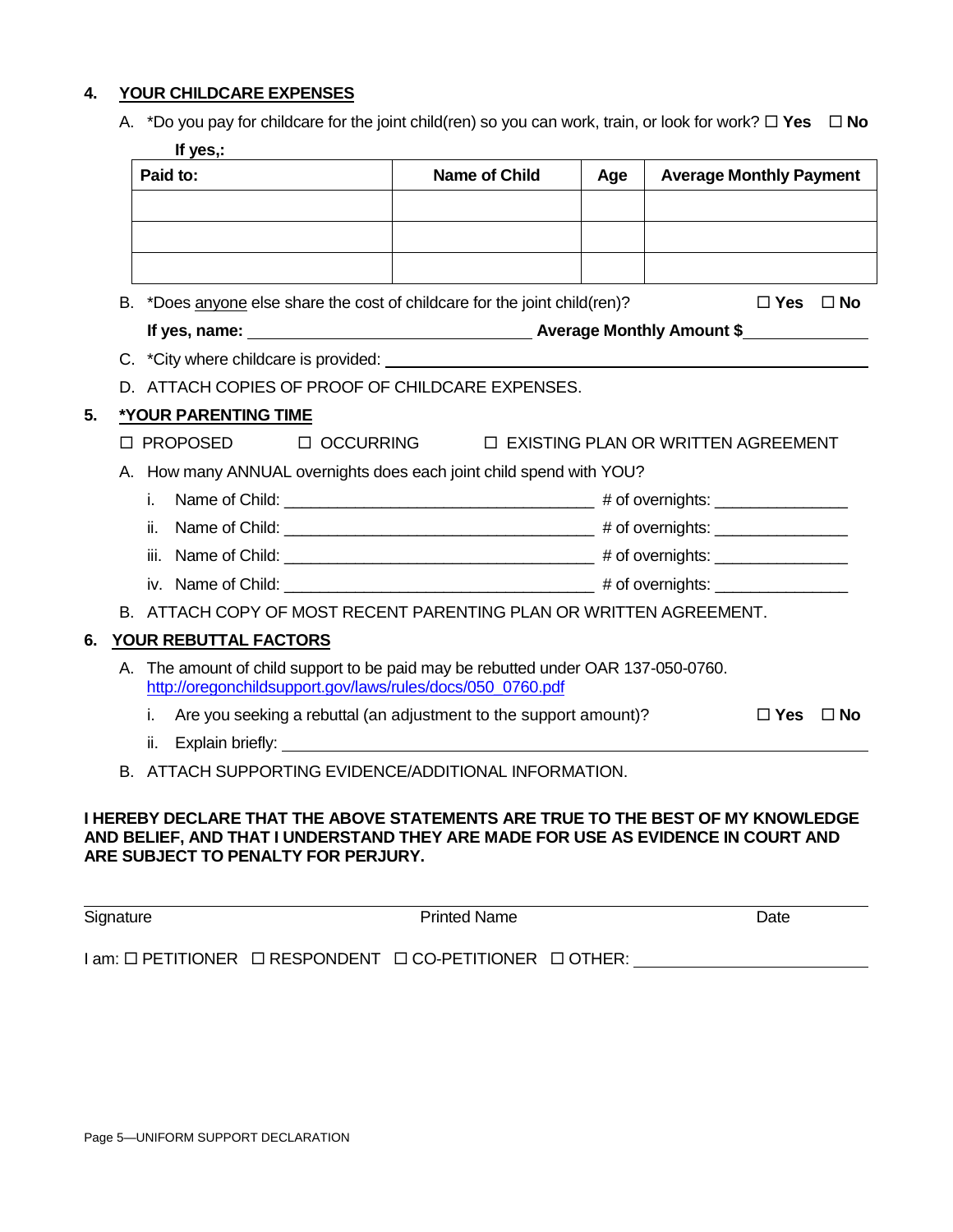**ATTACHMENT CHECKLIST**: Check the box and include the appropriate attachment(s).

- $\Box$  Four most recent pay stubs or benefit statements
- $\Box$  Most recent state and federal tax returns (including all applicable schedules)
- $\square$  Proof of insurance premiums
- $\Box$  Proof of medical costs
- $\Box$  Most recent parenting plan or written agreement
- $\Box$  Proof of childcare costs
- □ Copies of Spousal and Child Support Orders
- □ Additional Page: Number items to correspond, include your name and case number
- Other: \_\_\_\_\_\_\_\_\_\_\_\_\_\_\_\_\_\_\_\_\_\_\_\_\_\_\_\_\_\_\_\_\_

#### **CERTIFICATE OF MAILING**

| people: |          |           | I hereby certify that I served a true and complete copy of this Uniform Support Declaration and all attachments<br>by mailing it first class mail, with postage prepaid, on ___________________________(date) to the following |
|---------|----------|-----------|--------------------------------------------------------------------------------------------------------------------------------------------------------------------------------------------------------------------------------|
|         |          |           | (Other Party/Attorney name)                                                                                                                                                                                                    |
|         |          |           |                                                                                                                                                                                                                                |
| 2.      |          |           | (name)                                                                                                                                                                                                                         |
|         | Address: |           |                                                                                                                                                                                                                                |
|         |          |           |                                                                                                                                                                                                                                |
|         | Date     | Signature |                                                                                                                                                                                                                                |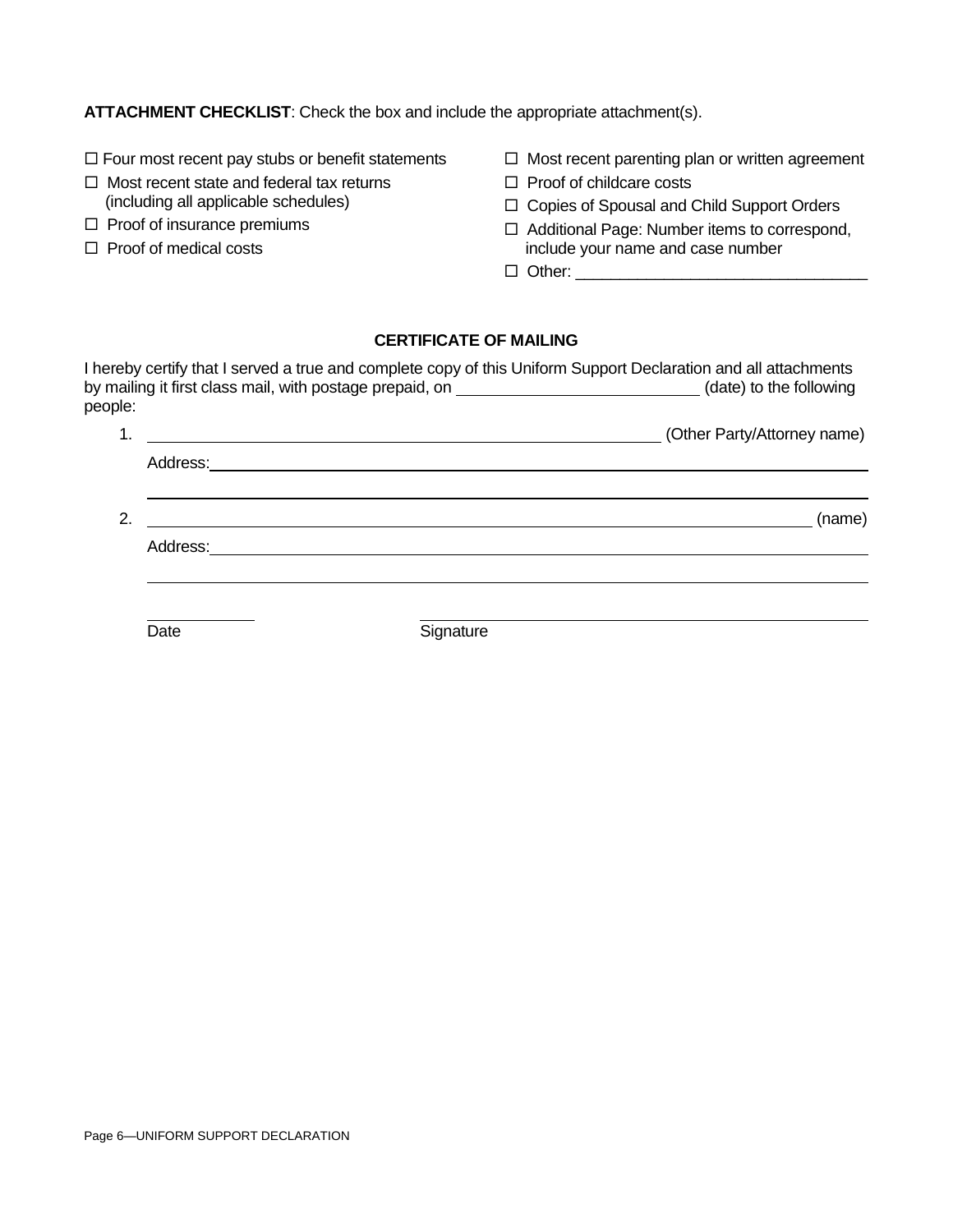## **SCHEDULE 1 Spousal/Partner and Child Support Factors**

You must complete this schedule and prepare and submit the attachments requested in this schedule if either party seeks spousal support or deviation from the uniform child support guidelines. These are the total household expenses you must pay each month for yourself only and not for others in your household. Utility bills should be averaged over the year. Any other annual, quarterly, or other periodic payments should be converted to a monthly average. DO NOT LIST ANY EXPENSE IF IT IS DEDUCTED FROM YOUR WAGES.

#### 1. **FIXED COSTS:**

|    | <b>Description</b>                                                                      | <b>Monthly Amount</b> |
|----|-----------------------------------------------------------------------------------------|-----------------------|
| А. | <b>RESIDENCE:</b>                                                                       |                       |
|    | Mortgage or Rent                                                                        |                       |
|    | Second Mortgage/Home Equity Loan                                                        |                       |
|    | Property Taxes (if not included in Mortgage)                                            |                       |
|    | Insurance (if not included in Mortgage)                                                 |                       |
| В. | <b>UTILITIES:</b>                                                                       |                       |
|    | Electricity                                                                             |                       |
|    | Gas                                                                                     |                       |
|    | Water                                                                                   |                       |
|    | Garbage                                                                                 |                       |
|    | Telephone                                                                               |                       |
|    | Cable/Internet                                                                          |                       |
| C. | <b>TRANSPORTATION:</b>                                                                  |                       |
|    | Car Payments                                                                            |                       |
|    | Fuel                                                                                    |                       |
|    | Maintenance and Repairs                                                                 |                       |
|    | Other (specify):                                                                        |                       |
| D. | <b>INSURANCE:</b>                                                                       |                       |
|    | Life                                                                                    |                       |
|    | Automobile                                                                              |                       |
|    | Medical/Dental                                                                          |                       |
|    | Other (specify):                                                                        |                       |
| Е. | Food and Household Items                                                                |                       |
| F. | Medicine & Pharmaceutical – unreimbursed medical/dental costs                           |                       |
| G. | Court/DHR-Ordered Support Payments for other than child(ren)/spouse/RDP in<br>this case |                       |
|    | <b>TOTAL FIXED COSTS (A-G):</b>                                                         |                       |